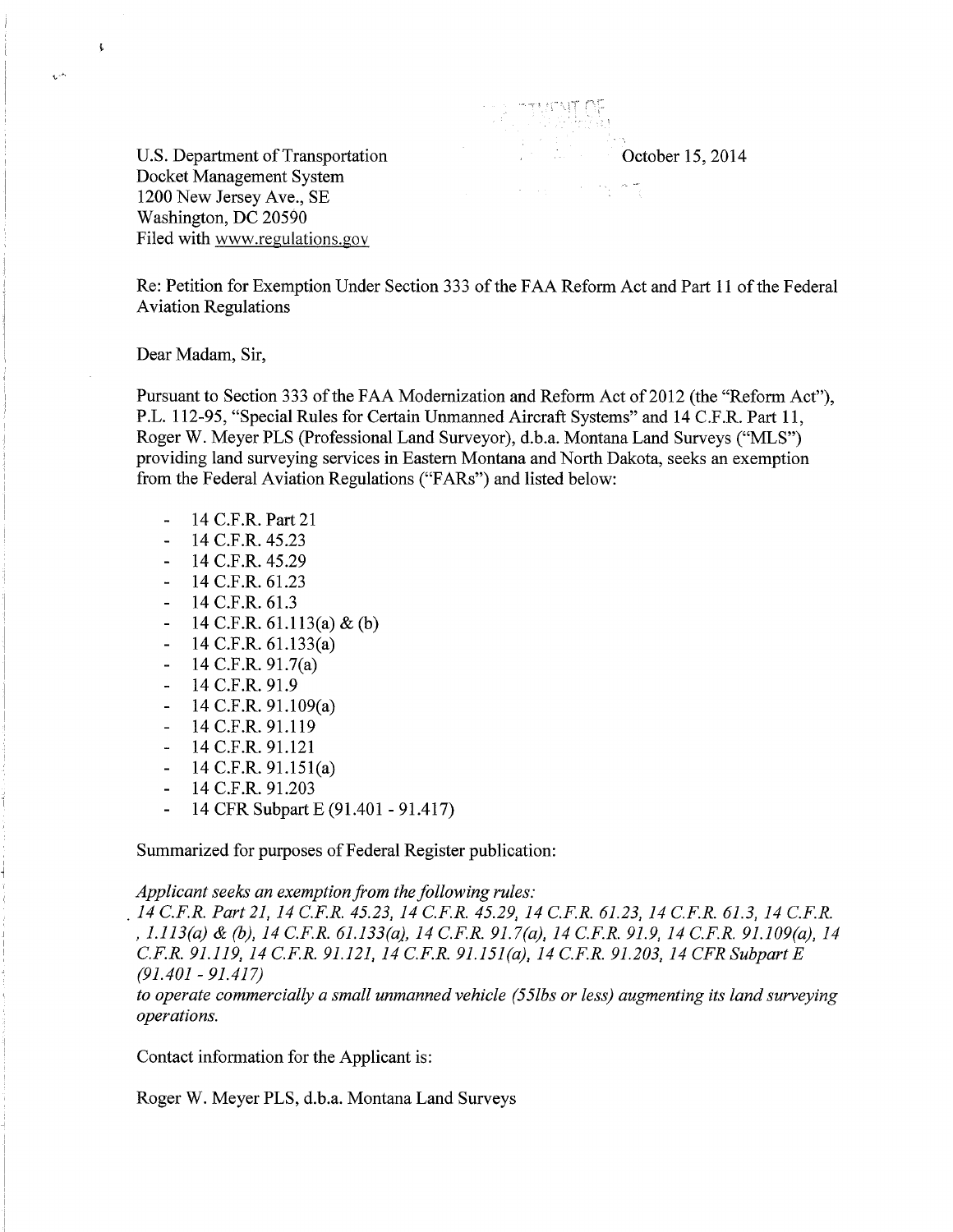Mailing Address: PO Box 176 Physical Address: 22 N. Main Lambert, Montana 59243 Phone:406-774-3390 Email: surveyor@midrivers.com

 $\bar{z}$ 

 $\Delta$ 

 $\mathbb{Z}^2$ 

The requested exemption would authorize Montana Land Surveys to perform commercial operations that would enhance its existing Surveying and Mapping services, including but not limited to imaging for Precision Agriculture applications, Digital Terrain Modeling, Infrastructure reconnaissance and inventory with GIS applications for Private, Local, State and Federal entities, Riparian Boundaries of State and Federal owned lands associated with navigable rivers, all of which have become of major importance in the area due to the economic impacts of a Bakken oil exploration and production in North Dakota and Montana.

These services will be augmented by use of either or all of the following:

- The eBee, a fixed wing UAV manufactured by SenseFly, A Parrot Company ("SenseFly")
- The UX5, a fixed wing UAV manufactured by Trimble Navigation Limited ("Trimble")

The requested exemption would authorize commercial operations using these UAVs for land survey applications. These operations will be subject to strict operating and conditions defined by the UAV manufacturer's standards and procedures in order to ensure at least an equivalent level of safety to currently authorized operations using manned aircrafts.

Upon receipt of the exemption contemplated herein, MLS shall, if required, obtain a Certificate of Waiver or Authorization (COA) form the FAA Air Traffic Organization prior to conducting operation(s) in the NAS.

Further, the professional services to be augmented by the uses contemplated herein are, by law, performed under the supervision of a Registered Land Surveyor whom, by virtue of his or her experience and licensing, technical knowledge of GPS, plane geometry, trigonometry and spherical geometry along with a full understanding of the rights of all owners of property both above and below its limits, inherently and uniquely make MLS a particularly well suited entity for the safe and efficient commercial use of UAVs. In fact, certain aspects of the contemplated services using UAVs are regulated by State Law and Regulation promulgating the licensing of land surveyors.

By this petition, MLS seeks an exemption that will authorize it to use the eBee or UX5 for commercial purposes provided its operators comply with any terms and conditions of the FAAs anticipated grant of exemption, including the procedures and requirements set forth in the respective manufacturer's user manuals. MLS requests the FAA treat the eBee user manual and the Trimble user manual, as proprietary under 14 C.F.R. 11.35(b) and not include such documents in the public docket. These manuals are, by reference, incorporated herein and are part of existing Petitions for Exemption under Section 333 of the FAA Reform Act and Part 11 of the Federal Aviation Regulations, identified as follows: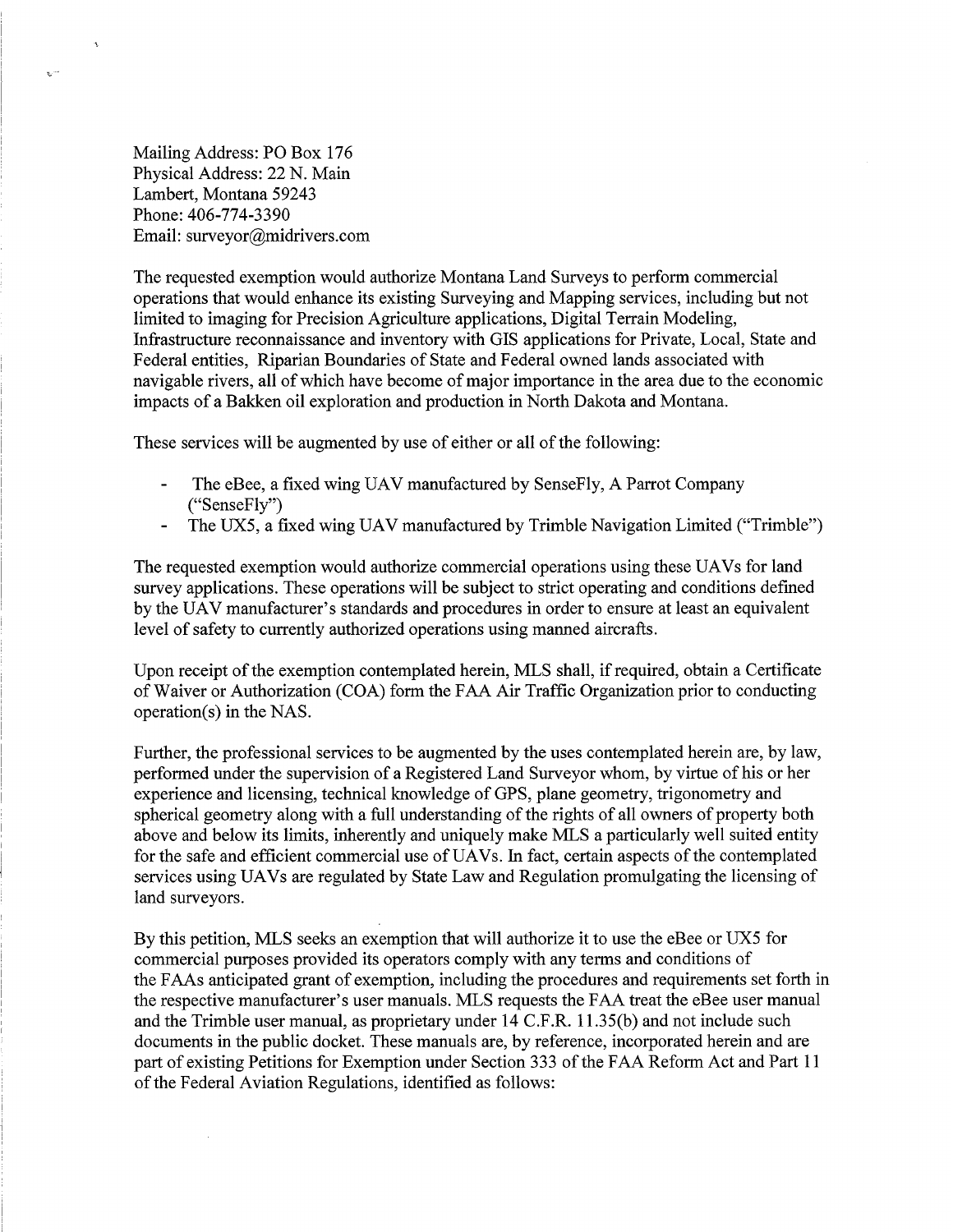- **Docket** ID:FAA-2014-0367
- **Petition of: Trimble Navigation Limited** for an exemption from portions of 14 C.P.R. Part 21;
- **Document Type:** Other
- **Document Subtype:** Petition(s)
- **Status:** Posted
- **Received Date:** May 30, 2014

AND

 $\mathbf{A}$ 

- **Docket** ID:FAA-2014-0727
- **Petition of: SenseFly, LTD** for an exemption from portions of 14 C.F .R. Part 21;
- **Document Type:** Other
- **Document Subtype:** Petition(s)
- **Status:** Posted
- **Received Date:** May 30, 2014

Under the requested exemption, MLS as operator of the eBee and the UX5 will ensure that the aircraft will be operated, under the direct supervision of a Registered Professional Land Surveyor and by an individual who has completed the UAV manufacturer's training program for operation of the UAS.

### **1. CHARACTERISTICS OF THE AIRCRAFT**

Both the eBee and the UX5 are a small and ultra-light platform that perform precision aerial mapping missions using onboard GPS and related proprietary flight management software that allows the operator to plan safely and efficiently a mission in 3D, and then monitor it in realtime. An embedded camera, protected by a foam envelope, takes a collection of high-definition still images that are used later to generate photographs, maps and contour lines of the surveyed area.

The four main characteristics of the UAVs are:

a. Very light weight

The vehicles are so light enough that the operator can launch it by hand and let it land on almost any surface without requiring a parachute or landing net (belly land). Their low kinetic energy also significantly reduces the risk of hazardous situations. Finally, wings are detachable and made of flexible foam with no sharp or hard edges and almost no internal strengthening structure.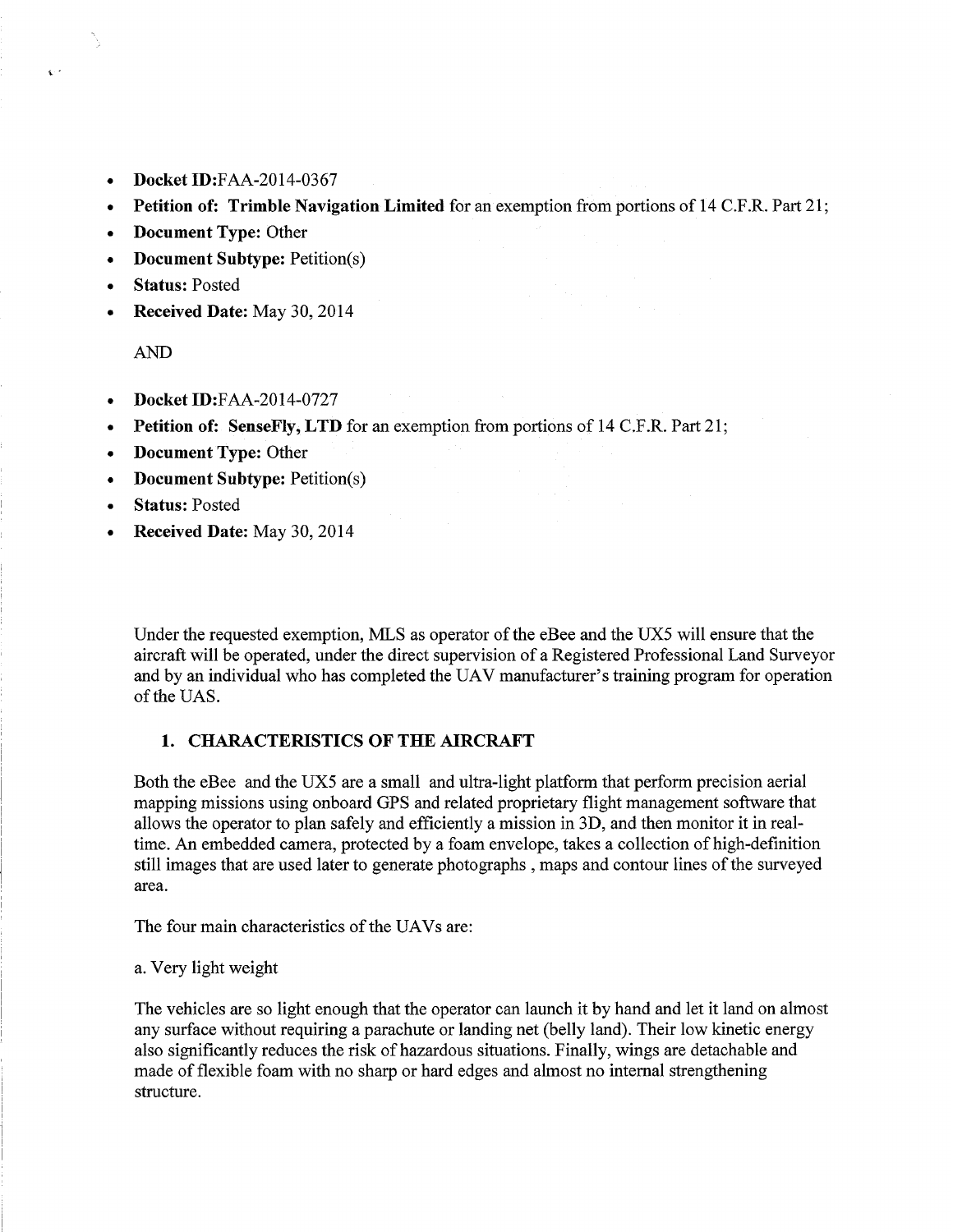#### b. Electric-powered

The UAVs are is electric-powered. A brushless engine technology makes it silent and reliable. The propeller can easily flex away in case of contact with any object.

#### c. Semi-automatic flight

The artificial intelligence incorporated within the UAVs autopilot system continuously analyzes data from the Inertial Measurement Unit and from the onboard GPS and takes care of all the aspects of the flight under the supervision of the operator.

d. Option for Manual control

Additionally, the UAVs provide an override capability that allows the operator to take manually initiate autonomous actions during the flight such as "return home", "land" or, "hold and resume the mission". The operator can also suspend automated operations and take manual control of the aircraft should it become necessary to respond emergency circumstances, thanks to the remote controller provided with the system.

# 2. APPLICATIONS AND ADDED VALUE OF THE UAVs

Mapping applications may include agricultural applications, mining, construction and survey/GIS operations. There are many operational benefits related to the use of this solution:

a. The UAVs bring safety to daily survey operations: there is no need for the humans to access dangerous working areas anymore (mines, quarries, or polluted sites). The missions can be programmed and reproduced reliably as often as needed for regularly updated maps.

b. The UAVs are a cost-effective solution. It is cheaper to operate a UAS rather than an aircraft or other ground systems for the same results. Moreover, small UAS like the eBee and the UX5 can help Ag businesses and farmers face the growing needs of the population while reducing operational costs. These UAVs also enable the ability to take up new challenges - like water or environmental management through analysis of vegetation index maps.

c. Users can save time and work more efficiently by using a UAV. A mission does not need a long preparation time or long deployment constraints, or long waiting time for perfect weather conditions unlike, for example, the use of satellites. Initial results are accessible directly on-site, which is impossible with images provided by satellites or manned aircrafts.

d. Lastly, but possibly most importantly, is the efficiency aspects of these systems in the development, production and maintenance of the infrastructure related to the national energy issues that are being played out in the extraction of tight oil reserves in various parts of the United States. MLSs area of service includes the Bakken Reserve in North Dakota and Montana which is situate in some of the most rural parts of the Country where design/build services desperately needing the services suggested herein are rare or sometimes non-existent. The ability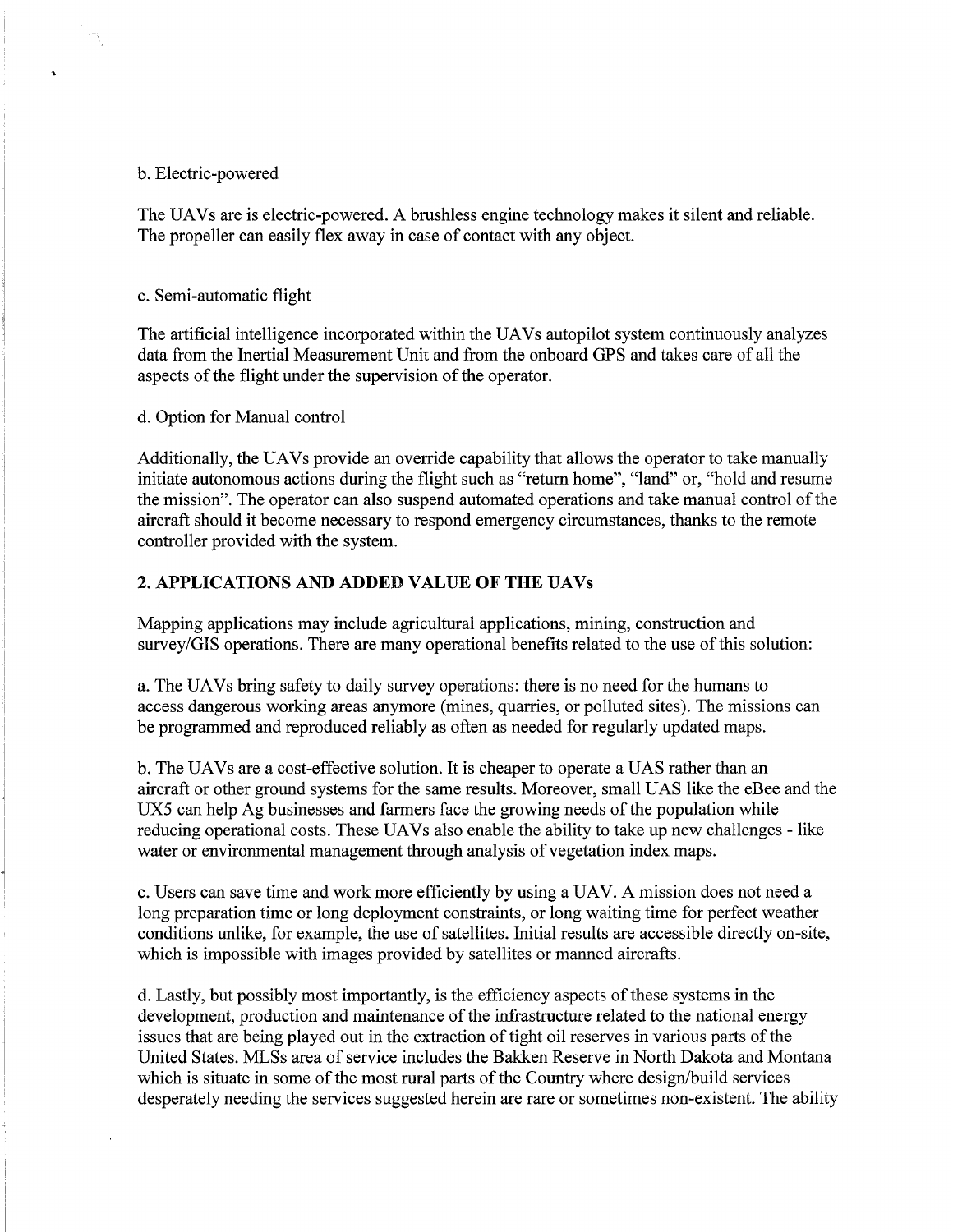ofUAVs to remotely gather information for use in the proper and efficient planning, design, construction and maintenance of the infrastructure being required by the Bakken will help the social, economic and safety of the current residents along with the huge influx of workers and their families.

# **3. APPLICABLE LEGAL STANDARD UNDER SECTION 333**

# a. Airworthiness assessment

 $\Delta$ 

SenseFly has demonstrated their respective airworthiness through many and varied national international projects, involving state/federal agencies or universities (among others the New Mexico State University: https://newscenter.nmsu.edu/Articles/view/10208/nmsu-uas-flighttestcenter-conducts-ebee-airworthiness-assessment, and the US Army Corps of Engineers ("USACE") New Orleans, who coordinated with the Department of Army and the FAA to obtain all authorizations required in order to operate the eBee UAS). Moreover, SenseFly has obtained flight approvals for the eBee from the national civil aviation authority in many countries, including:

- Switzerland (flight approval for Visual Line of Sight "VLOS" operations)
- Canada (flight approval for VLOS operations)
- Australia (flight approval for VLOS operations)  $\blacksquare$
- France (flight a pproval for Extended-VLOS operations)
- Germany (flight approval for VLOS operations)
- United Kingdom (flight approval for VLOS operations)
- Norway (flight approval for VLOS operations)  $\blacksquare$
- Sweden (flight approval for VLOS operations)
- . Denmark (flight approval for VLOS operations)

Trimble believes that it has shown compliance with the requirements of Order 8130.34C, Airworthiness Certification of Unmanned Aircraft Systems and Optionally Piloted Aircraft, in its pending SAC application for the UX5. The criteria set forth in the Order specify the substantive showings of the device's safety and fitness for operation to ensure that the FAA has sufficient basis to evaluate the aircraft's safety.6 Trimble submits that completion of the SAC process for the UX5 provides assurance of the public safety for the aircraft type, given the prior review by the FAA under Part 21 for the predecessor model, the X-100, in connection with the issuance of a SAC for the X-100

# b. Operating Conditions

Grant of the exemption to MLS will be subject to the following operating conditions, The operator proposed the following conditions and/or limitations, which were accepted by the FAA.2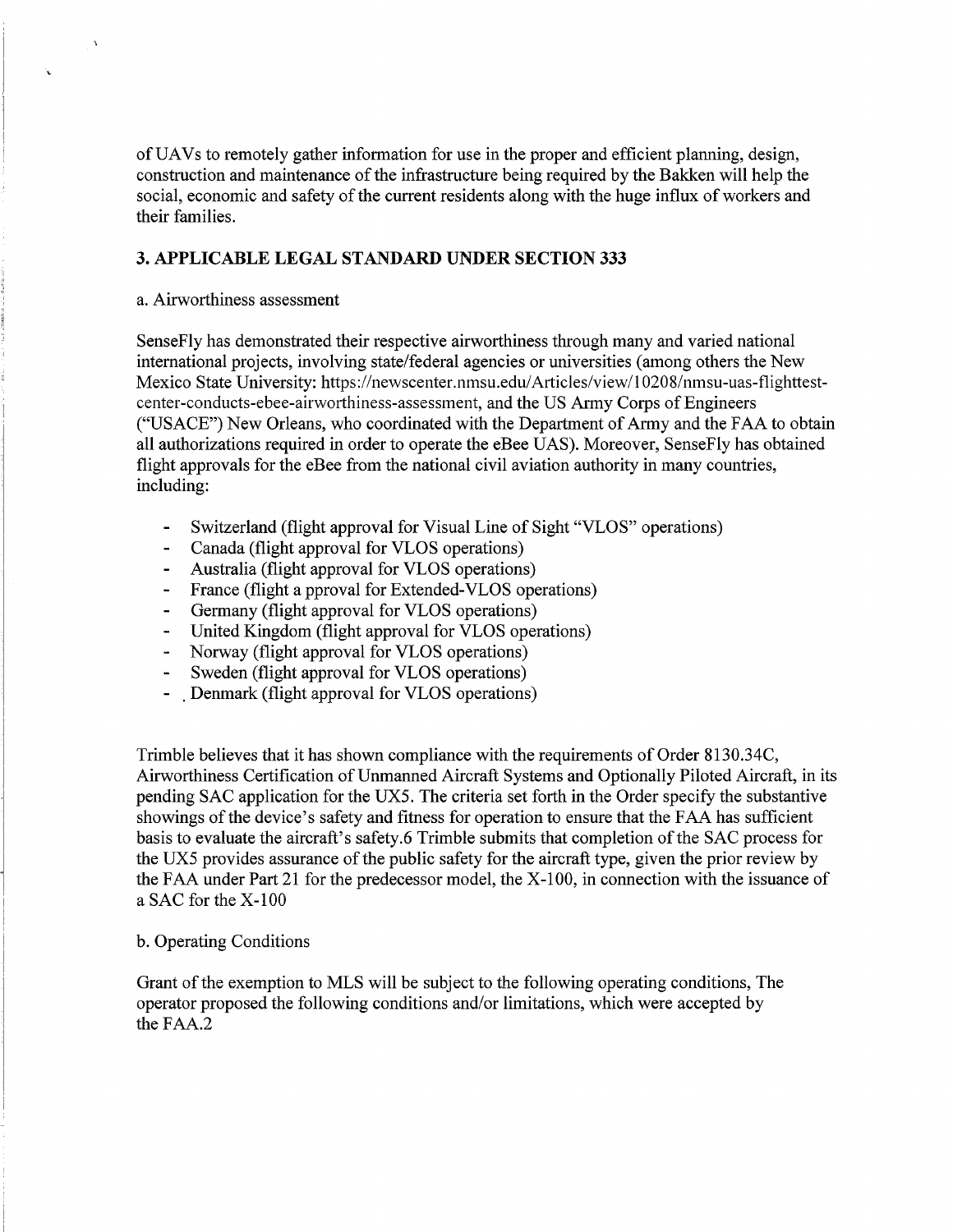- 1. The UA will weigh less than 55 lbs. Operations will be limited to the SenseFly eBee and the Trimble UX5. Proposed operations of any other aircraft will require an amendment to the grant of exemption contemplated herein.
- 2. Flights will be operated within visual line of sight (VLOS) of a Pilot in Command (PIC) and/or Visual Observer (VO).
- 3. Maximum total flight time for each operational flight will be 30 minutes. Flights will be terminated at 25% battery power reserve should that occur prior to the 30 minute limit.
- 4. Flights will be operated at an altitude of no more than 400 feet AGL.

k, S

- 5. The UAS will only operate within a confined, preprogrammed survey area.
- 6. A briefing will be conducted in regard to the planned UAS operations prior to each day's flight mission. It will be mandatory that all personnel who will be performing duties within the boundaries of the safety perimeter be present for this briefing.
- 7. Pilot and observer will have been trained in operation of UAS generally and received upto-date information on the particular UAS to be operated as required in the respective the Manuals. The operator's manual will be maintained and made available to the Administrator upon request. If a discrepancy exists between the conditions and limitations of an exemption and the procedures outlined in the operator's manual, the conditions and limitations herein take precedence and must be followed. Otherwise, the operator must follow the procedures as outlined in its operator's manual. The operator may update or revise its operator's manual. It is the operator's responsibility to track such revisions and present updated and revised documents to the Administrator upon request. The operator must also present updated and revised documents if it petitions for extension or amendment. If the operator determines that any update or revision would affect the basis for which the FAA granted this exemption, then the operator must petition for amendment to their exemption. The FAA's UAS Integration Office (AFS-80) may be contacted if questions arise regarding updates or revisions to the operator's manual.
- 8. PIC and VO will at all times be able to communicate by voice and/or text.
- 9. Written and/or oral permission from the relevant property holders will be obtained.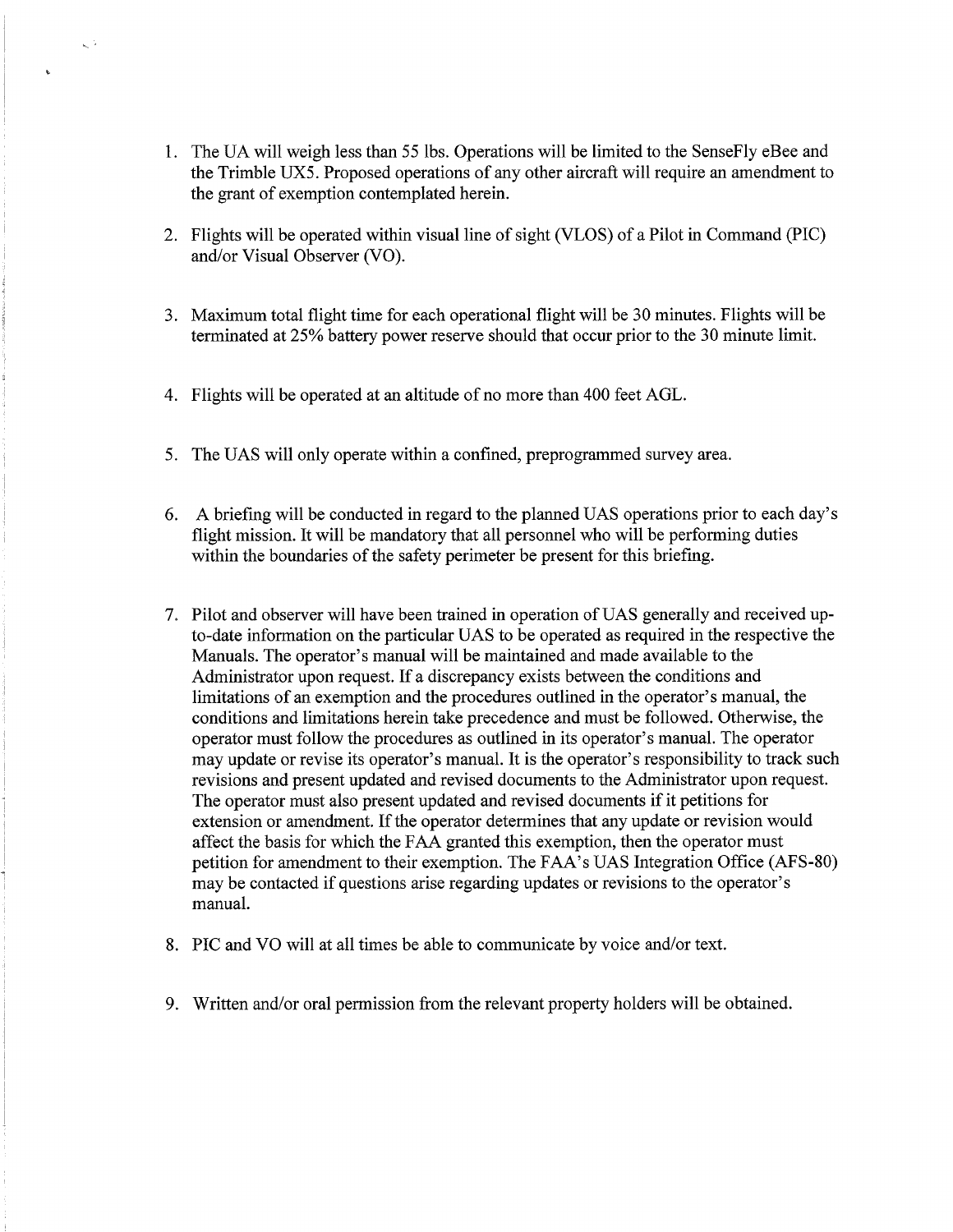- 10. All required permissions and permits will be obtained from territorial, state, county or city jurisdictions, including local law enforcement, fire, or other appropriate governmental agencies.
- 11. If the UAS looses communications or looses its GPS signal, the UAS will have capability to return to a pre-determined location within the Survey Area and land.
- 12. The UAS will have the capability to abort a flight in case ofunpredicted obstacles or emergencies.
- 13. Prior to each flight the PIC must inspect the UAS to ensure it is in a condition for safe flight. If the inspection reveals a condition that affects the safe operation of the UAS, the aircraft is prohibited from operating until the necessary maintenance has been performed and the UAS is found to be in a condition for safe flight. The Ground Control Station, if utilized, must be included in the preflight inspection. All maintenance and alterations must be properly documented in the aircraft records.
- 14. Any UAS that has undergone maintenance or alterations that affect the UAS operation or flight characteristics, e.g. replacement of a flight critical component, must undergo a functional test flight in accordance with the operator's manual. The PIC who conducts the functional test flight must make an entry in the UAS aircraft records of the flight. The requirements and procedures for a functional test flight and aircraft record entry must be added to the operator's manual.
- 15. The operator must follow the manufacturer's UAS aircraft/component, maintenance, overhaul, replacement, inspection, and life limit requirements. When unavailable, aircraft maintenance/component/overhaul, replacement, and inspection/maintenance requirements must be established and identified in the operator's manual. At a minimum, the following must be included in the operator's manual:
	- a. Actuators / Servos
	- b. Transmission (single rotor)
	- c. Powerplant (motors)
	- d. Propellers
	- e. Electronic speed controller
	- f. Batteries
	- g. Mechanical dynamic components (single rotor)
	- h. Remote command and control
	- i. Ground control station (if used)
	- j. Any other components as determined by the operator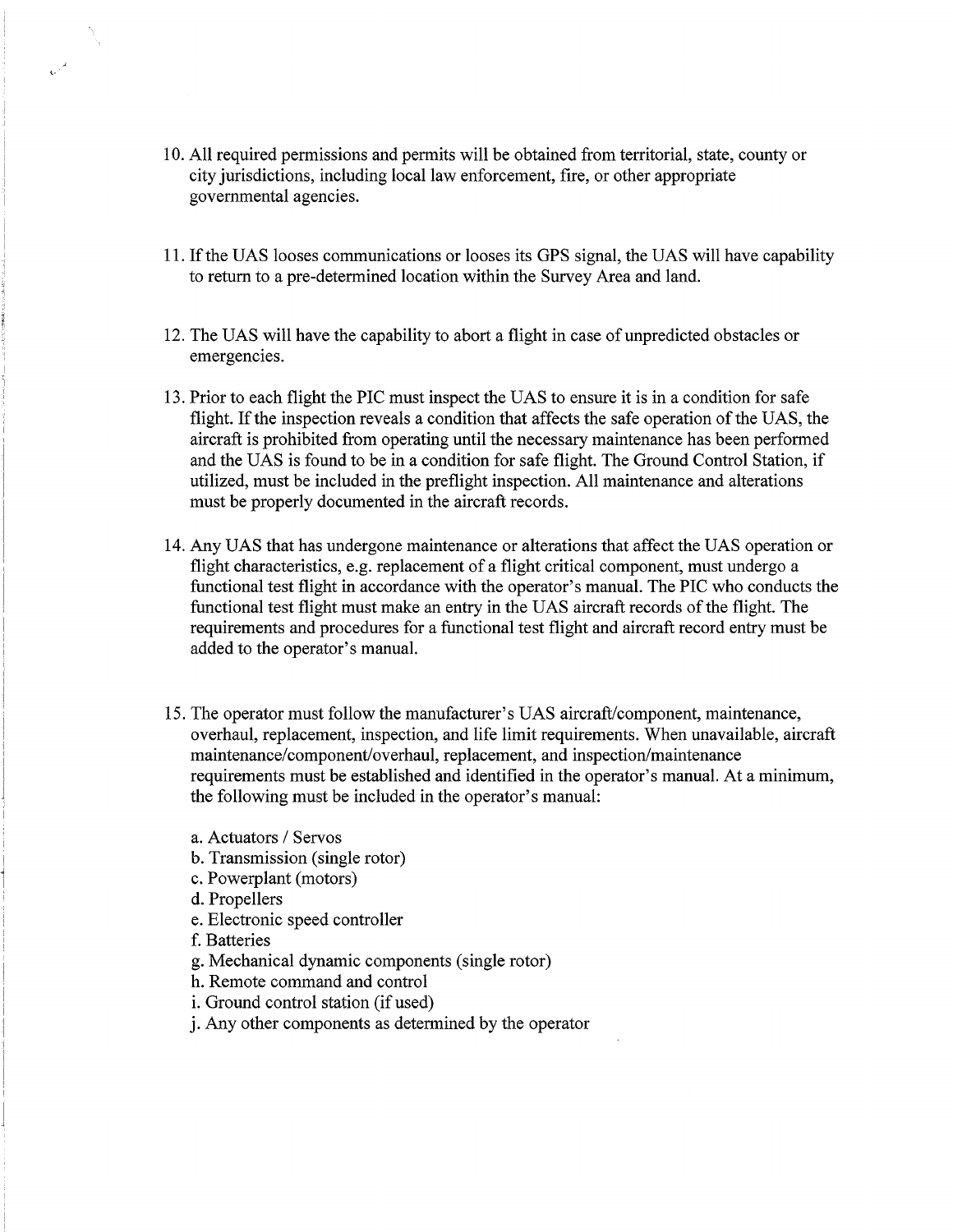16. If planned operations occur within 5 miles of Commercial Services Airport as defined by the FAA, the operator must obtain an Air Traffic Organization (ATO) issued Certificate of Waiver or Authorization (COA) prior to conducting any operations. This COA will also require the operator to request a Notice to Airman (NOT AM) not more than 72 hours in advance, but not less than 48 hours prior to the operation.

 $\mathbb{R}^n$ 

- 17. All aircraft operated in accordance with this exemption must be identified by serial number, registered in accordance with 14 CFR part 47, and have identification (N-Number) markings in accordance with 14 CFR part 45, Subpart C. Markings must be as large as practicable.
- 18. The operator must develop procedures to document and maintain a record of the UAS maintenance, preventative maintenance, alterations, status of replacement/overhaul component parts, and the total time in service of the UAS. The preflight inspection must account for all discrepancies, i.e. inoperable components, items, or equipment, not covered in the relevant preflight inspection sections of the operator's manual.
- 19. Each UAS operated under this exemption must comply with all manufacturer Safety Bulletins.
- 20. Before conducting operations, the radio frequency spectrum used for operation and control of the UA must comply with the Federal Communications Commission (FCC) or other appropriate government oversight agency requirements.
- 21. The UA must remain clear and yield the right of way to all other manned operations and activities at all times (including, but not limited to, ultralight vehicles, parachute activities, parasailing activities, hang gliders, etc.).
- 22. UAS operations may not be conducted during night, as defined in 14 CFR § 1.1. All operations must be conducted under visual meteorological conditions (VMC). Flights under special visual flight rules (SVFR) are not authorized.
- 23. The UAS cannot be operated by the PIC from any moving device or vehicle.
- 24. The UA may not be operated less than 500 feet below or less than 2,000 feet horizontally from a cloud or when visibility is less than 3 statute miles from the PIC.
- 25. The UA may not operate in Class B, C, or D airspace without written approval from the FAA. The UA may not operate within 5 nautical miles of the geographic center of a nontowered airport as denoted on a current FAA-published aeronautical chart unless a letter of agreement with that airport's management is obtained, and the operation is conducted in accordance with a NOTAM as required by the operator's COA. The letter of agreement with the airport management must be made available to the Administrator upon request.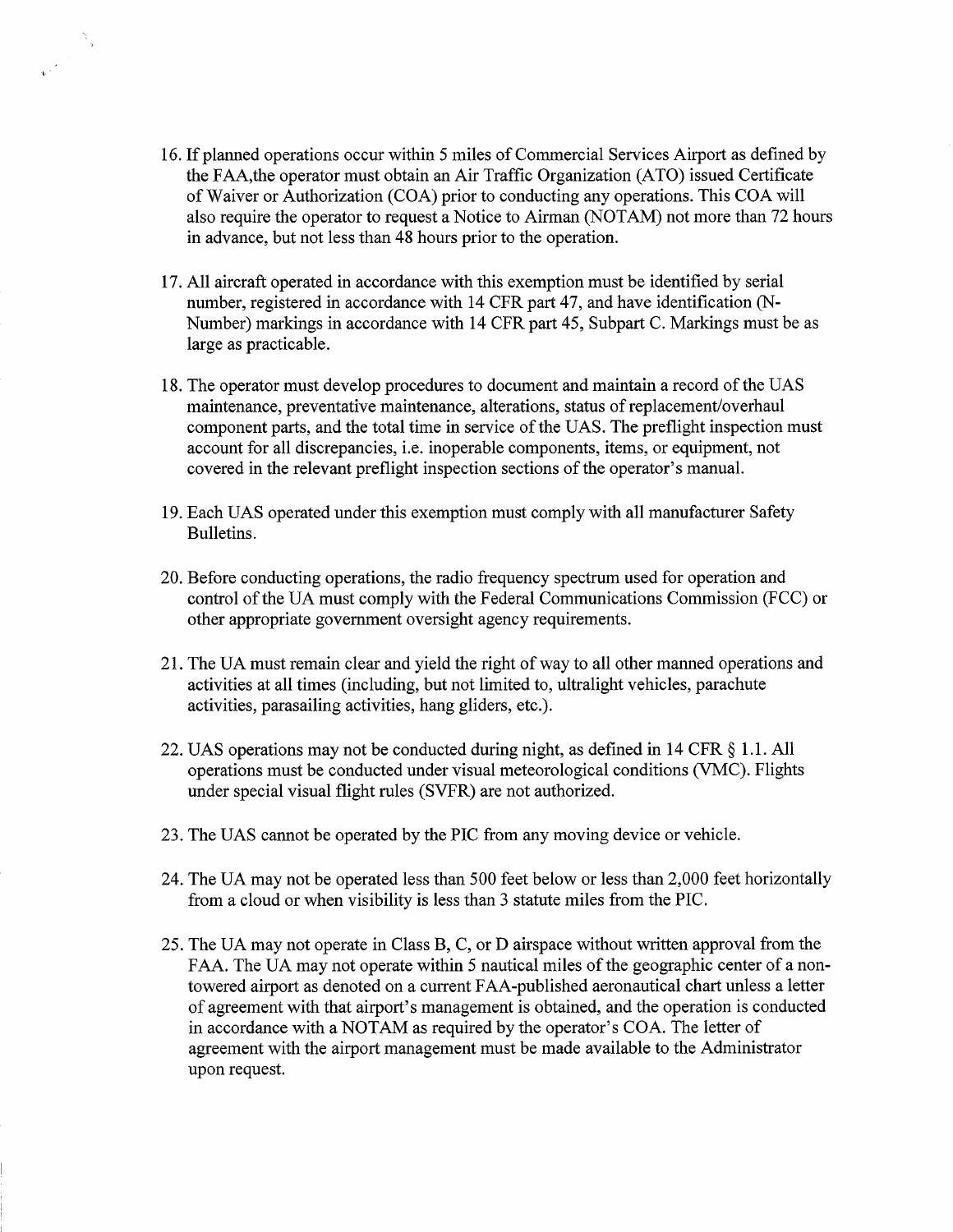26. Any 1) incident, 2) accident, or 3) flight operation that transgresses the lateral or vertical boundaries of the operational area as defined by the applicable COA must be reported to the Federal Aviation Administration's (FAA) UAS Integration Office (AFS-80) within 24 hours. Accidents must be reported to the National Transportation Safety Board (NTSB) per instructions contained on the NTSB Web site: www.ntsb.gov. Further flight operations may not be conducted until the incident, accident, or transgression is reviewed by AFS-80 and authorization to resume operations is provided.

With this petition intended that MLS will be able to provide safe, reliable and accurate land surveying services and information to its clients with the use of the latest innovative technology associated with remotely piloted aircraft.

Your attention to this matter is appreciated.

Respectfully submitted,

 $\frac{1}{2} \frac{N}{\sigma^2}$ 

 $K_{7} - \omega_{M_{7}} -$ 

Roger W. Meyer PLS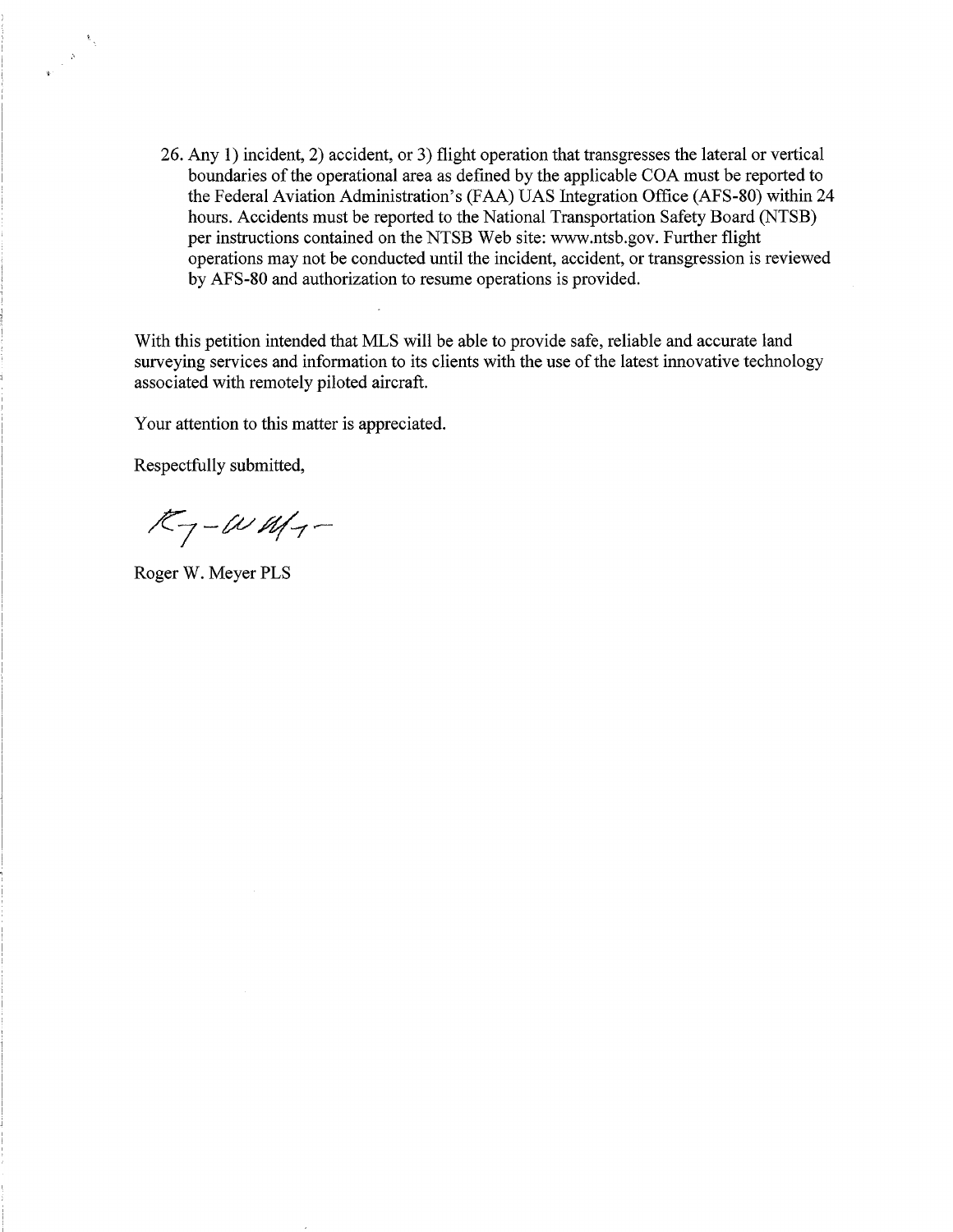### **ANNEX A**

### EXEMPTION REQUEST AND EQUIVALENT LEVEL OF SAFETY SHOWINGS UNDER APPLICABLE RULES SUBJECT TO EXEMPTION

MLS requests an exemption from the following regulations as well as any additional regulations that may technically apply to the operation of the SenseFiy eBee and the Trimble UX5 ("UAVs):

### 14 C.F.R. Part 21, Subpart H: Airworthiness Certificates 14 CFR § 91.203

Section 91.203 requires all civil aircraft to have a certificate of airworthiness. Part 21, Subpart H, entitled Airworthiness Certificates, establishes the procedural requirements for the issuance of airworthiness certificates as required by FAR§ 91.203(a). Given the size of the Uavs, their very light weight and the limited operating area associated with its utilization, it is unnecessary to go through the certificate of airworthiness process under Part 21 Subpart H in order to achieve or exceed current safety levels.

Such an exemption meets the requirements of an equivalent level of safety under Part 11 and Section 333 of the Reform Act. The Federal Aviation Act and Section 333 of the Reform Act both authorize the FAA to exempt aircraft from the requirement for an airworthiness certificate, upon consideration of the size, weight, speed, operational capability, and proximity to airports and populated areas of the UAS involved. An analysis of these different criteria demonstrates that the UAvs operated without an airworthiness certificate, under the conditions proposed in that exemption, will be at least as safe, or safer, than a conventional aircraft with an airworthiness certificate.

### 14 C.F.R. § 45.23 & 14 C.F.R. § 45.29: Display of marks; size of marks

These regulations provide that each aircraft must display "N" and the aircraft's registration number in letters at least 3 inches high. Additionally, the aircraft must display the word "EXPERIMENTAL" in letters at least 2 inches high near the entrance to the cabin, cockpit, or pilot station. Given the size of the UAVs, this requirement is impossible to match.

# 14. CFR §61.23: Medical certificates: Requirement and duration

Regulations provide that a person:

 $\mathbf{1}_{\mathbf{q}}$ 

**Barriot** 

(1) Must hold a first-class medical certificate:

• When exercising the pilot-in-command privileges of an airline transport pilot certificate;

• When exercising the second-in-command privileges of an airline transport pilot certificate in a flag or supplemental operation in part 121 of this chapter that requires three or more pilots; or • When serving as a required pilot flight crewmember in an operation conducted under part 121 of this chapter if the pilot has reached his or her 60th birthday.

(2) Must hold at least a second class medical certificate when exercising:

• Second-in-command privileges of an airline transport pilot certificate in part 121 of this chapter (other than operations specified in paragraph (a)(1)(ii) of this section); or

• Privileges of a commercial pilot certificate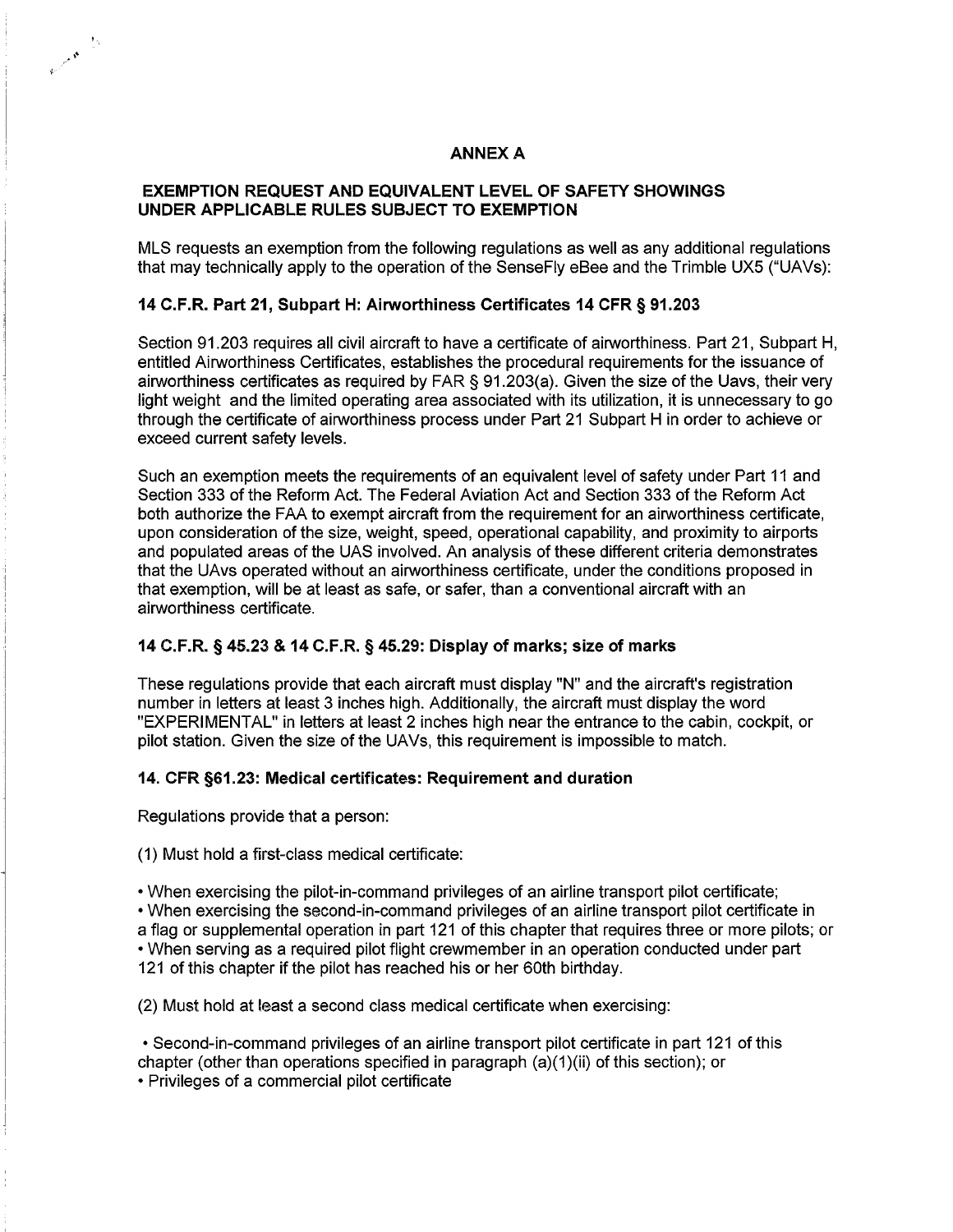Given the size of the UAVs, their structure, the limited flight area, and the safety features integrated in the autopilot (among others a flight termination system), MLS believes that an Equivalent Level of Safety can be reached if the operator has a valid driver's license.

### 14 C.F.R. § 61.3: Requirements for certificates, ratings and authorizations 14 C.F.R. § 61.113(a} & (b); 61.133(a}: Private Pilot Privileges and Limitations; Pilot in Command; Commercial Pilot Privileges and Limitations

The regulation provides that no person may serve as a required pilot flight crewmember of a civil aircraft of the United States, unless that person:

(1) Has a pilot certificate or special purpose pilot authorization issued under this part in that person's physical possession or readily accessible in the aircraft when exercising the privileges of that pilot certificate or authorization. However, when the aircraft is operated within a foreign country, a pilot license issued by that country may be used. The regulation provides also that no person that holds a private pilot certificate may act as pilot in command of an aircraft for compensation or hire. Subparagraph (b) allows a private pilot to act as pilot in command of an aircraft in connection with any business or employment if:

(1) The flight is only incidental to that business or employment;

 $\frac{1}{\sqrt{2\pi}}\int_{0}^{\frac{1}{2}}\frac{dx}{y}dy$ 

(2) The aircraft does not carry passengers or property for compensation or hire.

Given the safety features of the UAVs and the fact that the missions are pre-programmed and monitored in real-time with a specific flight management software, MLS proposes that operators of the UAVs should not be required to hold a commercial or private pilot certification. Instead, operators should be required to:

• Have completed the UAV manufacturers training program for operation of the UAS. The manufacturer's training program for eBee operators has been already satisfactorily reviewed through the Application for Airworthiness Qualification Level (AQL) 3 Airworthiness Release (AWR). The equivalent level of safety will be achieved by having an operator trained UAVs manufacturer, and using the integrated features of the aircraft to maintain a high level of safety during the different missions.

# 14 C.F.R. § 91.7(a): Civil aircraft airworthiness

Subpart H, entitled Airworthiness Certificates, establishes the procedural requirements for the issuance of airworthiness certificates as required by FAR §91.203 (a) (1). Given the size and limited operating area associated with the aircraft to be utilized by the Applicant, an exemption from Part 21 Subpart H meets the requirements of an equivalent level of safety under Part 11 and Section 333 of the Reform Act. The Federal Aviation Act (49 U.S.C.§44701 (f)) and Section 333 of the Reform Act both authorize the FAA to exempt aircraft from the requirement for an airworthiness certificate, upon consideration of the size, weight, speed, operational capability, and proximity to airports and populated areas of the particular UAS. In all cases, an analysis of these criteria demonstrates that the UAS operated without an airworthiness certificate, in the restricted environment and under the conditions proposed will be at least as safe, or safer, than a conventional aircraft (fixed wing or rotorcraft) operating with an airworthiness certificate without the restrictions and conditions proposed.

# 14 C.F.R. § 91.9: Civil aircraft flight manual, marking, and placard requirements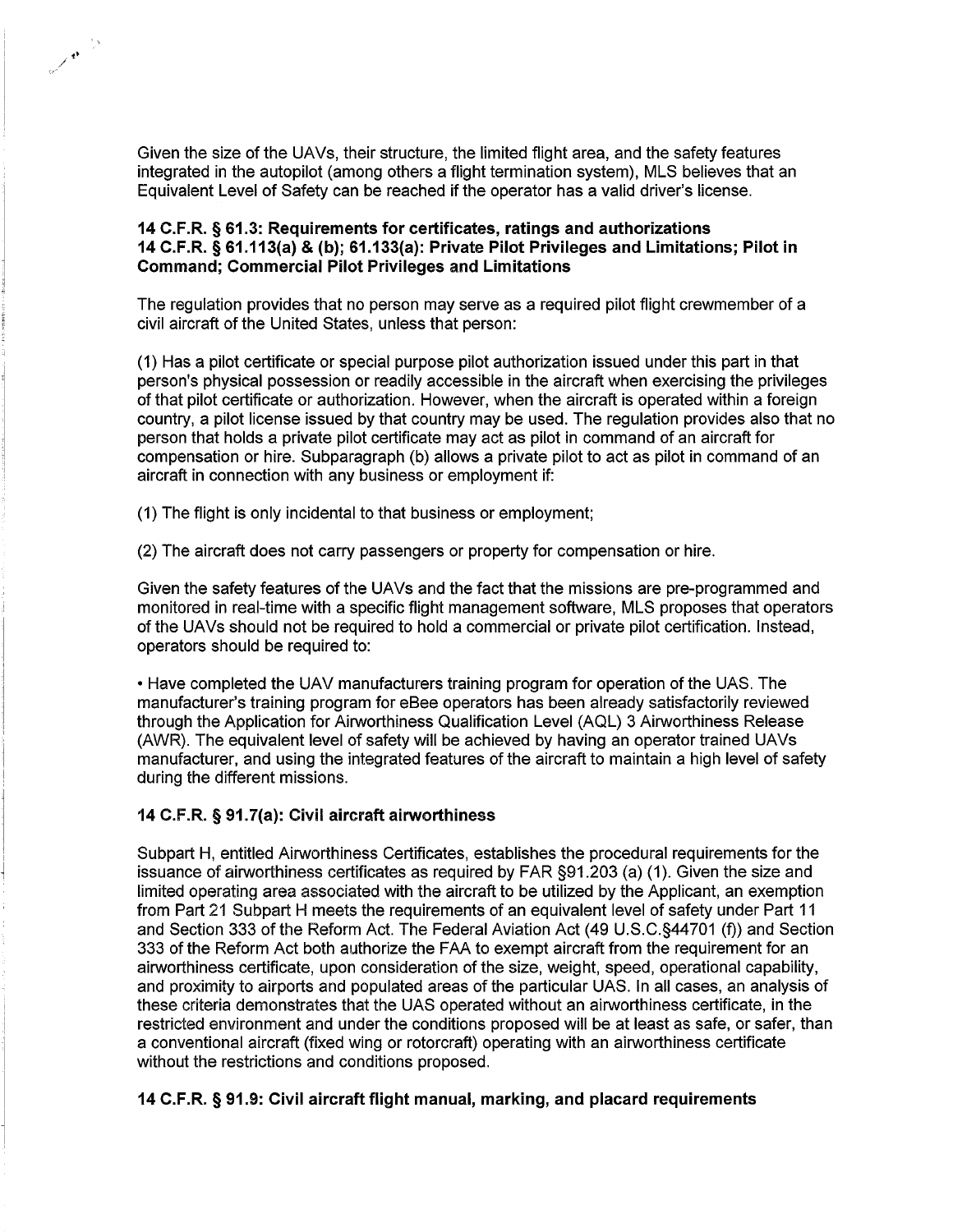The equivalent level of safety will be achieved by keeping a hard copy of the user manual in In close proximity to the operator.

The equivalent level of safety will be provided by having the sUAV marked on its fuselage as required by §45.29 (f) where the pilot, observer and others working with the sUAV will see the identification of the UAS as "Experimental." The FAA has issued the following exemptions to this regulation to Exemptions Nos. 10700, 8738, 10167 and 10167A.

### 14 C.F.R. § 91.109(a): Flight Instruction

..

The regulation provides that "No person may operate a civil aircraft that is being used for flight instruction unless that aircraft has fully functioning dual controls."

The equivalent level of safety during the in-flight training will be achieved by the manufacturer or affiliate providing the training as described in the manufacturer's training program and through the use of experienced and qualified instructors familiar with the UAVs

### 14 CFR § 91.119: Minimum Safe Altitudes

Section 91.119 establishes safe altitudes for operation of civil aircraft. The exemption requests authority to operate at altitudes up to 400 AGL, It will however be operated in a restricted area with security perimeter, where buildings and people will not be exposed to operations without their pre-obtained consent

The equivalent level of safety will be achieved given the size, weight, speed of the UAS as well as the location where it is operated. No flight will be taken without the permission of the property owner or local officials.

Compared to flight operations with aircraft weighing far more than those proposed herein and the lack of flammable fuel, any risk associated with these operations is far less than those presently presented with conventional aircraft.

### 14 CFR 91.121: Altimeter settings

This regulation requires each person operating an aircraft to maintain cruising altitude by reference to an altimeter that is set" ... to the elevation of the departure airport or an appropriate altimeter setting available before departure." As the UAV may not have a barometric altimeter, but instead a GPS altitude read out, an exemption is requested.

An equivalent level of safety will be achieved by the operator confirming the altitude of the launch site shown on the GPS altitude indicator before flight.

### 14 C.F.R. § 91.151(a): Fuel Requirements for Flight in VFR Conditions

The regulation provides that no person may begin a flight in an airplane under day-VFR conditions unless there is enough fuel to fly to the first point of intended landing and to fly after that for at least 30 minutes. As the UAVs are electric-powered, this requirement is inapplicable. In any event, given the contemplated operations, MLS believes that an equivalent level of safety is already achieved with the specific procedure preventing the UAVs accepting a take-off